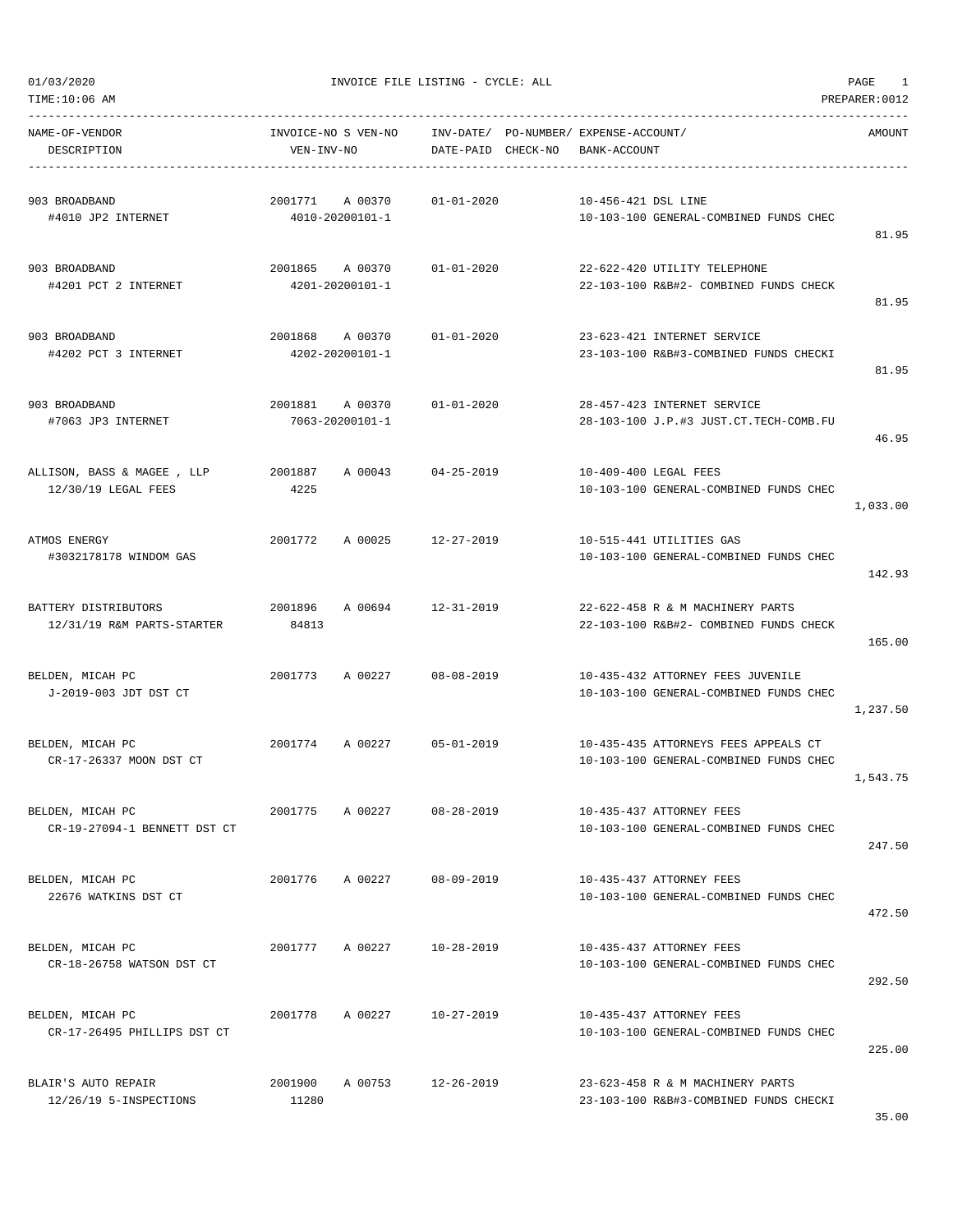| NAME-OF-VENDOR<br>DESCRIPTION                           | VEN-INV-NO |                 | DATE-PAID CHECK-NO         | INVOICE-NO S VEN-NO INV-DATE/ PO-NUMBER/ EXPENSE-ACCOUNT/<br>BANK-ACCOUNT     | AMOUNT   |
|---------------------------------------------------------|------------|-----------------|----------------------------|-------------------------------------------------------------------------------|----------|
| BORSERINE LAW<br>FA-18-43874 AGUILAR/PEREZ DST CT       |            |                 | 2001779 A 00443 11-29-2019 | 10-435-436 ATTORNEY FEES- CPS CASES<br>10-103-100 GENERAL-COMBINED FUNDS CHEC | 860.00   |
| BRANNAN, QUIENCY SMITH<br>CR-18-26831 SORRENTINO DST CT |            |                 | 2001780 A 00725 12-09-2019 | 10-435-437 ATTORNEY FEES<br>10-103-100 GENERAL-COMBINED FUNDS CHEC            | 191.25   |
| BRANNAN, QUIENCY SMITH<br>JAMES<br>DST CT               |            |                 | 2001781 A 00725 12-05-2019 | 10-435-437 ATTORNEY FEES<br>10-103-100 GENERAL-COMBINED FUNDS CHEC            | 34.00    |
| BRANNAN, QUIENCY SMITH<br>CR-19-27193 RUTLEDGE DST CT   |            |                 | 2001782 A 00725 12-13-2019 | 10-435-437 ATTORNEY FEES<br>10-103-100 GENERAL-COMBINED FUNDS CHEC            | 172.50   |
| BRANNAN, QUIENCY SMITH<br>CR-19-27190 PIPER DST CT      |            |                 | 2001783 A 00725 12-13-2019 | 10-435-437 ATTORNEY FEES<br>10-103-100 GENERAL-COMBINED FUNDS CHEC            | 232.00   |
| BRESE-LEBRON LAW, PLLC<br>N. BOYER DST CT               |            |                 | 2001784 A 00449 09-16-2019 | 10-435-437 ATTORNEY FEES<br>10-103-100 GENERAL-COMBINED FUNDS CHEC            | 306.00   |
| BRESE-LEBRON LAW, PLLC<br>CR-19-26934 HALL DST CT       |            |                 | 2001785 A 00449 11-08-2019 | 10-435-437 ATTORNEY FEES<br>10-103-100 GENERAL-COMBINED FUNDS CHEC            | 3,459.97 |
| BROWN, ELIJAH C.<br>S. BONITO DST CT                    |            |                 | 2001786 A 00264 12-04-2019 | 10-435-437 ATTORNEY FEES<br>10-103-100 GENERAL-COMBINED FUNDS CHEC            | 136.00   |
| BROWN, ELIJAH C.<br>CR-12-24372 BUTNER DST CT           |            |                 | 2001787 A 00264 12-04-2019 | 10-435-437 ATTORNEY FEES<br>10-103-100 GENERAL-COMBINED FUNDS CHEC            | 255.00   |
| BROWN, ELIJAH C.<br>CR-19-27200-1 LITTLE DST CT         | 2001788    | A 00264         | $11 - 13 - 2019$           | 10-435-437 ATTORNEY FEES<br>10-103-100 GENERAL-COMBINED FUNDS CHEC            | 272.00   |
| BROWN, ELIJAH C.<br>CR-19-27034-1 DOBROVOLSKY DST CT    |            | 2001789 A 00264 | 12-04-2019                 | 10-435-437 ATTORNEY FEES<br>10-103-100 GENERAL-COMBINED FUNDS CHEC            | 476.00   |
| BROWN, ELIJAH C.<br>CR-19-27101 DELOACH DST CT          |            |                 | 2001790 A 00264 12-04-2019 | 10-435-437 ATTORNEY FEES<br>10-103-100 GENERAL-COMBINED FUNDS CHEC            | 850.00   |
| BROWN, ELIJAH C.<br>CR-19-27089 TAYLOR DST CT           |            |                 | 2001791 A 00264 12-04-2019 | 10-435-437 ATTORNEY FEES<br>10-103-100 GENERAL-COMBINED FUNDS CHEC            | 633.25   |
| BROWN, ELIJAH C.<br>CR-19-27199-1 STEPHENS DST CT       |            |                 | 2001792 A 00264 11-13-2019 | 10-435-437 ATTORNEY FEES<br>10-103-100 GENERAL-COMBINED FUNDS CHEC            |          |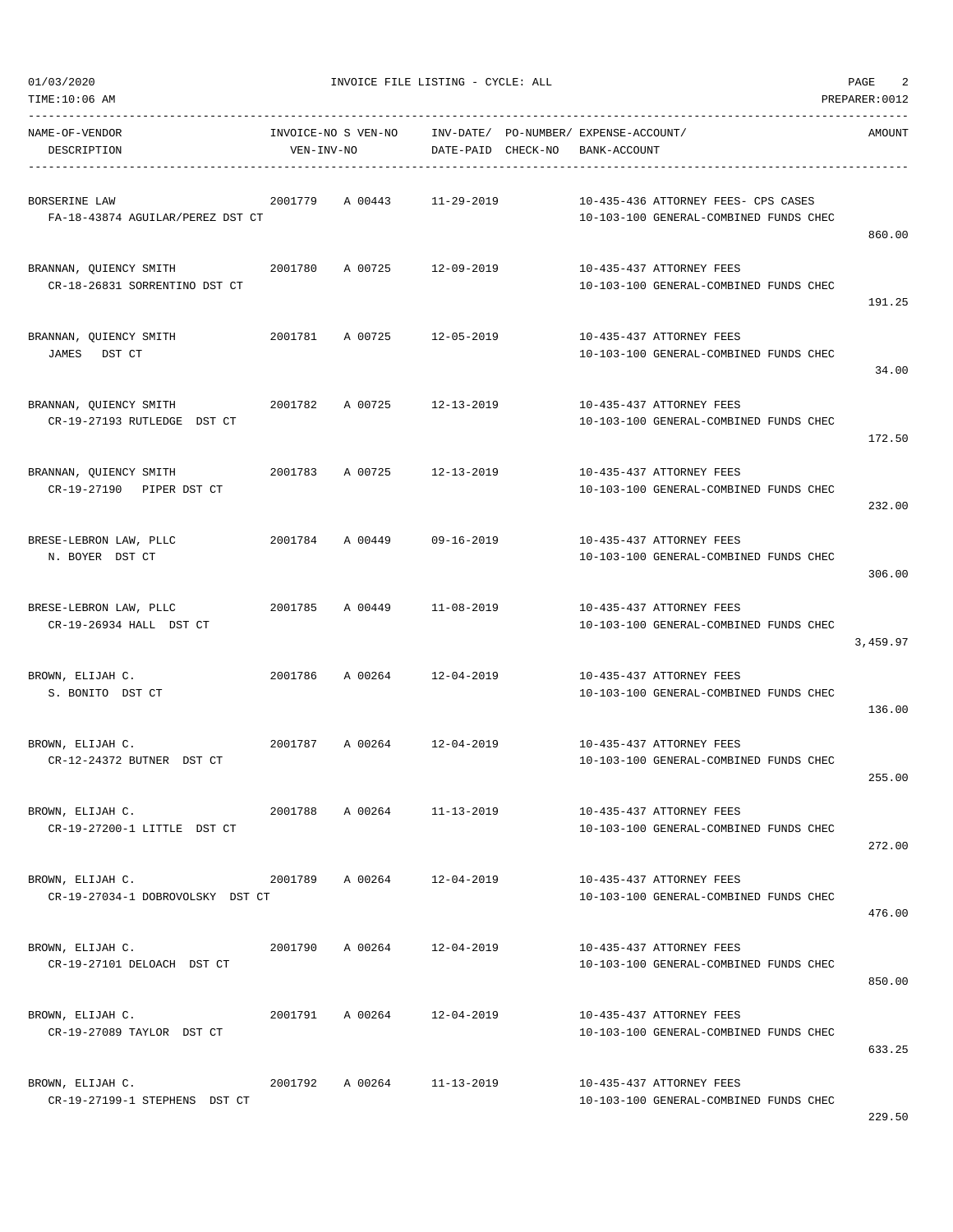| TIME:10:06 AM                                                                                |                                   |                                                             |                                                                                               | PREPARER: 0012 |
|----------------------------------------------------------------------------------------------|-----------------------------------|-------------------------------------------------------------|-----------------------------------------------------------------------------------------------|----------------|
| NAME-OF-VENDOR<br>DESCRIPTION                                                                | INVOICE-NO S VEN-NO<br>VEN-INV-NO | INV-DATE/ PO-NUMBER/ EXPENSE-ACCOUNT/<br>DATE-PAID CHECK-NO | BANK-ACCOUNT                                                                                  | AMOUNT         |
| CIRCLE STAR QUICK LUBE & TIRE<br>12/21/19 SHERIFF R&M AUTO                                   | 2001793 A 00610<br>11-013358      | 12-21-2019                                                  | 10-560-454 R & M AUTOMOBILES<br>10-103-100 GENERAL-COMBINED FUNDS CHEC                        | 467.49         |
| CIRCLE STAR QUICK LUBE & TIRE 2001794 A 00610<br>11/26/19 CONSTABLE #1 OIL CHANGE 11-0155948 |                                   | 11-26-2019                                                  | 10-551-330 AUTO EXPENSE-GAS AND OIL<br>10-103-100 GENERAL-COMBINED FUNDS CHEC                 | 44.62          |
| CIRCLE STAR QUICK LUBE & TIRE<br>12/11/19 EMERG. MGMNT OIL CHANGE 11-0156780                 | 2001795<br>A 00610                | 12-11-2019                                                  | 10-406-330 AUTO EXPENSE-GAS & OIL<br>10-103-100 GENERAL-COMBINED FUNDS CHEC                   | 32.50          |
| CIRCLE STAR QUICK LUBE & TIRE<br>12/21/19 PCT2 R&M TIRES                                     | 2001897 A 00610<br>11-013357      | 12-21-2019                                                  | 22-622-459 R & M MACH. TIRES & TUBES<br>22-103-100 R&B#2- COMBINED FUNDS CHECK                | 172.50         |
| CIRCLE STAR QUICK LUBE & TIRE 2001898<br>12/21/19 PCT2 R&M INSPECTIONS                       | A 00610<br>11-013357              | 12-21-2019                                                  | 22-622-458 R & M MACHINERY PARTS<br>22-103-100 R&B#2- COMBINED FUNDS CHECK                    | 49.00          |
| CITY AUTO PARTS<br>#7451 R&M PARTS                                                           | 2001899 A 00592                   | 12-25-2019                                                  | 22-622-458 R & M MACHINERY PARTS<br>22-103-100 R&B#2- COMBINED FUNDS CHECK                    | 184.96         |
| CORRECTIONS SOFTWARE SOLUTIONS, LP 2001796<br>FEB COMPUTER SOFTWARE                          | A 00727<br>47573                  | $01 - 01 - 2020$                                            | 10-573-453 COMPUTER SOFTWARE<br>10-103-100 GENERAL-COMBINED FUNDS CHEC                        | 107.00         |
| DATA PRESERVATION, LLC<br>DEC LAND & VITAL                                                   | 2001894<br>A 00357<br>3306        | 12-30-2019                                                  | 18-402-312 IMAGING SYSTEM<br>18-103-100 CO.CLK.REC.MNGMT.-COMB.FUND                           | 4,288.00       |
| DELL MARKETING L.P.<br>#33874740 Touch Monitor                                               | 2001797<br>10364009934            |                                                             | A 00696 12-24-2019 2020000122 10-435-574 TECHNOLOGY<br>10-103-100 GENERAL-COMBINED FUNDS CHEC | 299.99         |
| DM TRUCKING, LLC<br>12/10/19 ROCK & GRAVEL HAULING                                           | A 00096<br>2001871<br>1619        | $12 - 10 - 2019$                                            | 24-624-341 R & B MAT. ROCK & GRAVEL<br>24-103-100 R&B#4- COMBINED FUNDS CHECK                 | 3,073.67       |
| FANNIN CO SHERIFF FORFEITURE<br>REIMBURSE TRANSPORT MEALS                                    | 2001798<br>A                      | $12 - 18 - 2019$                                            | 10-560-428 PRISONER TRANSPORT<br>10-103-100 GENERAL-COMBINED FUNDS CHEC                       | 104.00         |
| FANNIN CO SHERIFF FORFEITURE<br>REIMBURSE TRANSPORT MEALS                                    | 2001888<br>Α                      | $01 - 02 - 2020$                                            | 10-560-428 PRISONER TRANSPORT<br>10-103-100 GENERAL-COMBINED FUNDS CHEC                       | 80.00          |
| FANNIN COUNTY TAX ASSESSOR-COL<br>12/6/19 2018 FORD REGISTRATION                             | 2001799 A 00797<br>PLATE 1334626  | 12-06-2019                                                  | 10-560-454 R & M AUTOMOBILES<br>10-103-100 GENERAL-COMBINED FUNDS CHEC                        | 7.50           |
| FANNIN COUNTY TAX ASSESSOR-COL<br>12/6/19 2018 FORD REGISTRATION                             | 2001800 A 00797<br>PLATE 1334577  | 12-06-2019                                                  | 10-560-454 R & M AUTOMOBILES<br>10-103-100 GENERAL-COMBINED FUNDS CHEC                        |                |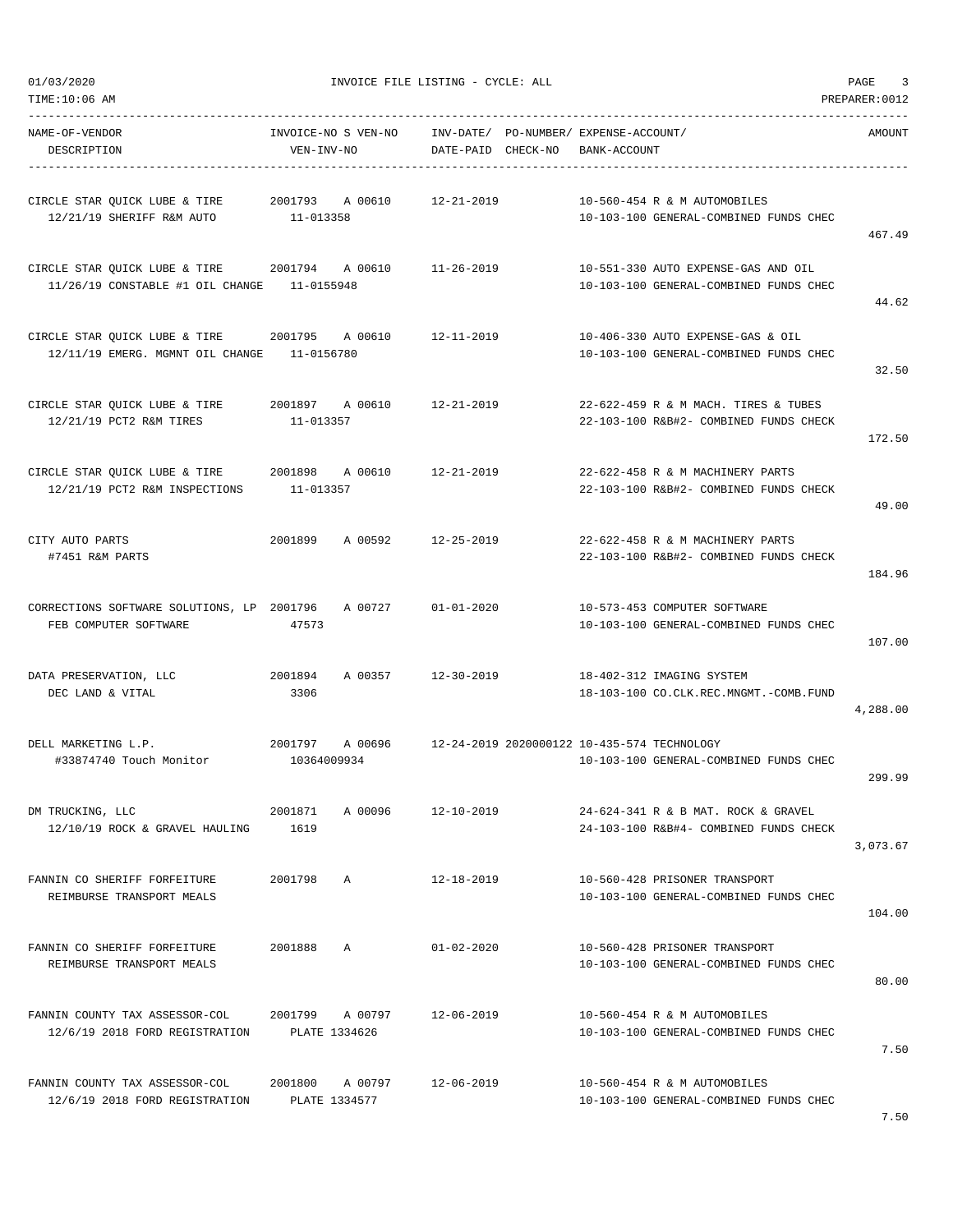| 01/03/2020<br>TIME:10:06 AM                                             | INVOICE FILE LISTING - CYCLE: ALL                     |                                                             |                                                                               |          |  |  |  |
|-------------------------------------------------------------------------|-------------------------------------------------------|-------------------------------------------------------------|-------------------------------------------------------------------------------|----------|--|--|--|
| NAME-OF-VENDOR<br>DESCRIPTION                                           | INVOICE-NO S VEN-NO<br>VEN-INV-NO                     | INV-DATE/ PO-NUMBER/ EXPENSE-ACCOUNT/<br>DATE-PAID CHECK-NO | BANK-ACCOUNT                                                                  | AMOUNT   |  |  |  |
| FIX & FEED BONHAM/COMMERCE<br>#FSHER R&M BLDG-PAINT                     | 2001889<br>A 00195 12-31-2019<br>BO-0164358 BO-016567 |                                                             | 10-560-450 SHERIFF OFF. R&M BLDG.<br>10-103-100 GENERAL-COMBINED FUNDS CHEC   | 179.94   |  |  |  |
| FUNCTION 4, LLC<br>#9A1068 TURNER COPIES                                | 2001890 A 00236 12-27-2019<br>INV755478               |                                                             | 10-510-315 COPIER RENTAL<br>10-103-100 GENERAL-COMBINED FUNDS CHEC            | 40.00    |  |  |  |
| GAYLON P. RIDDELS LAW FIRM, PC<br>CR-17-26415 SPINELL DST CT            | 2001857<br>A 00512                                    | $11 - 18 - 2019$                                            | 10-435-437 ATTORNEY FEES<br>10-103-100 GENERAL-COMBINED FUNDS CHEC            | 437.00   |  |  |  |
| GIBBS, LANA<br>1/1/20 REIMBURSE WELLNESS PRIZE                          | 2001801<br>Α                                          | $01 - 01 - 2020$                                            | 10-409-408 COUNTY WELLNESS PROGRAM<br>10-103-100 GENERAL-COMBINED FUNDS CHEC  | 300.00   |  |  |  |
| GOODMAN-MORRIS, COURTNEY<br>FA-19-44526 TURNER DST CT                   | A 00459<br>2001802                                    | 12-30-2019                                                  | 10-435-436 ATTORNEY FEES- CPS CASES<br>10-103-100 GENERAL-COMBINED FUNDS CHEC | 208.00   |  |  |  |
| GOODMAN-MORRIS, COURTNEY<br>FA-19-44522 RIVERA DST CT                   | 2001803<br>A 00459                                    | 12-30-2019                                                  | 10-435-436 ATTORNEY FEES- CPS CASES<br>10-103-100 GENERAL-COMBINED FUNDS CHEC | 309.82   |  |  |  |
| GRAHAM INTERNATIONAL INC.<br>#1664 R&M PARTS                            | 2001895<br>A 00314 12-31-2019<br>60118264/668/716/742 |                                                             | 21-621-458 R & M MACHINERY PARTS<br>21-103-100 R&B#1-COMBINED FUNDS CHECKI    | 551.68   |  |  |  |
| INDIGENT HEALTHCARE SOLUTIONS, LTD 2001804<br>FEB COMPUTER SOFTWARE     | A 00796<br>69070                                      | $01 - 01 - 2020$                                            | 10-645-353 COMPUTER EXPENSE<br>10-103-100 GENERAL-COMBINED FUNDS CHEC         | 1,059.00 |  |  |  |
| KONICA MINOLTA PREMIER FINANCE 2001805<br>#1284057 COPIER- ENVIRO DEVEL | A 00444<br>66337551                                   | 12-21-2019                                                  | 10-590-315 COPIER RENTAL<br>10-103-100 GENERAL-COMBINED FUNDS CHEC            | 73.29    |  |  |  |
| KONICA MINOLTA PREMIER FINANCE<br>#1284057 COPIER- CO CT@LAW            | 2001806 A 00444<br>66337551                           | $12 - 21 - 2019$                                            | 10-410-315 COPIER RENTAL<br>10-103-100 GENERAL-COMBINED FUNDS CHEC            | 97.72    |  |  |  |
| KONICA MINOLTA PREMIER FINANCE<br>#1284057 COPIER- CO CLK/AUDITOR       | 2001807 A 00444<br>66337551                           | $12 - 21 - 2019$                                            | 10-510-315 COPIER RENTAL<br>10-103-100 GENERAL-COMBINED FUNDS CHEC            | 314.27   |  |  |  |
| KONICA MINOLTA PREMIER FINANCE<br>#1284057 COPIER- S ANNEX              | 2001808 A 00444<br>66337551                           | $12 - 21 - 2019$                                            | 10-513-315 COPIER RENTAL<br>10-103-100 GENERAL-COMBINED FUNDS CHEC            | 97.72    |  |  |  |
| KONICA MINOLTA PREMIER FINANCE<br>#1284057 COPIER- TAX ASSESSOR         | 2001809 A 00444<br>66337551                           | $12 - 21 - 2019$                                            | 10-499-315 COPIER EXPENSE<br>10-103-100 GENERAL-COMBINED FUNDS CHEC           | 89.75    |  |  |  |
| KONICA MINOLTA PREMIER FINANCE<br>#1284057 COPIER- AGRILIFE             | 2001810 A 00444<br>66337551                           | $12 - 21 - 2019$                                            | 10-665-315 COPIER RENTAL<br>10-103-100 GENERAL-COMBINED FUNDS CHEC            |          |  |  |  |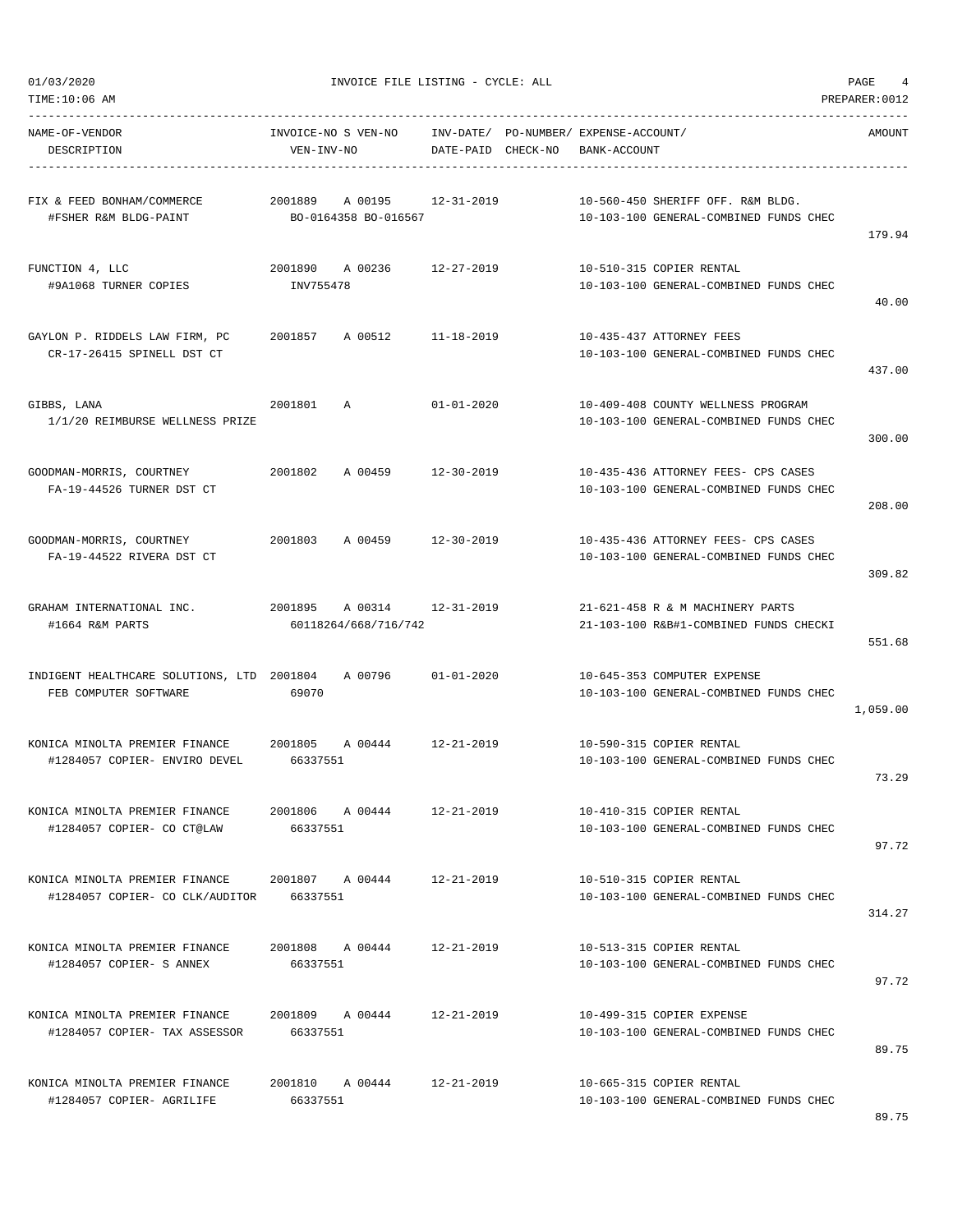|  | 01/03/2020 |
|--|------------|
|  |            |

-----------------------------------------------------------------------------------------------------------------------------------

| NAME-OF-VENDOR<br>DESCRIPTION                                                    | VEN-INV-NO   | INVOICE-NO S VEN-NO        |                  | INV-DATE/ PO-NUMBER/ EXPENSE-ACCOUNT/<br>DATE-PAID CHECK-NO BANK-ACCOUNT |                                                                             | AMOUNT    |
|----------------------------------------------------------------------------------|--------------|----------------------------|------------------|--------------------------------------------------------------------------|-----------------------------------------------------------------------------|-----------|
|                                                                                  |              |                            |                  |                                                                          |                                                                             |           |
| #1284057 COPIER- DA                                                              | 66337551     |                            |                  | 10-475-315 COPIER EXPENSE                                                | 10-103-100 GENERAL-COMBINED FUNDS CHEC                                      |           |
|                                                                                  |              |                            |                  |                                                                          |                                                                             | 101.52    |
| KONICA MINOLTA PREMIER FINANCE 2001812 A 00444<br>#1284057 COPIER- JUV PROBATION | 66337551     |                            | 12-21-2019       | 10-575-315 COPIER RENTAL                                                 | 10-103-100 GENERAL-COMBINED FUNDS CHEC                                      | 24.43     |
|                                                                                  |              |                            |                  |                                                                          |                                                                             |           |
| L & L A/C-ELECTRICAL<br>12/16/19 R&M BLDG-DISPATCH ELECTRIC 575                  |              | 2001904 A 00239 12-16-2019 |                  |                                                                          | 10-560-450 SHERIFF OFF. R&M BLDG.<br>10-103-100 GENERAL-COMBINED FUNDS CHEC | 15,835.00 |
| LEONARD, CITY OF                                                                 | 2001866      | A 00048 12-24-2019         |                  | 22-622-442 UTILITY WATER                                                 |                                                                             |           |
| #0828 PCT 2 WATER                                                                |              |                            |                  |                                                                          | 22-103-100 R&B#2- COMBINED FUNDS CHECK                                      | 80.24     |
| LEXISNEXIS                                                                       |              | 2001891 A 00031            | 12-31-2019       |                                                                          | 10-475-421 INTERNET/ONLINE LEGAL RE                                         |           |
| #422K883M8 DA ONLINE                                                             | 3092420401   |                            |                  |                                                                          | 10-103-100 GENERAL-COMBINED FUNDS CHEC                                      | 384.00    |
| LIFEPROTECTION SPRINKLER, LLC                                                    | 2001882      | A 00509                    | 12-23-2019       | 66-667-165 CONSTRUCTION                                                  |                                                                             |           |
| 12/23/19 DESIGN/PERMIT                                                           | $\mathbf{1}$ |                            |                  |                                                                          | 66-103-100 GO BONDS CONST.2017-COMBINE                                      | 13,500.00 |
| MIEARS, STEVEN R.                                                                |              | 2001813 A 00337            | $11 - 11 - 2019$ |                                                                          | 10-435-432 ATTORNEY FEES JUVENILE                                           |           |
| J-2019-013 COLEMAN DST CT                                                        |              |                            |                  |                                                                          | 10-103-100 GENERAL-COMBINED FUNDS CHEC                                      | 2,025.00  |
| MIEARS, STEVEN R.<br>J-2018-009 AVELAR DST CT                                    |              | 2001814 A 00337 11-28-2019 |                  |                                                                          | 10-435-432 ATTORNEY FEES JUVENILE<br>10-103-100 GENERAL-COMBINED FUNDS CHEC | 900.00    |
|                                                                                  |              |                            |                  |                                                                          |                                                                             |           |
| MORRIS LAW OFFICE, PLLC<br>D. PEELER DST CT                                      | 2001815      | A 00011                    | $09 - 30 - 2019$ | 10-435-437 ATTORNEY FEES                                                 | 10-103-100 GENERAL-COMBINED FUNDS CHEC                                      | 243.00    |
|                                                                                  |              |                            |                  |                                                                          |                                                                             |           |
| MORRIS LAW OFFICE, PLLC<br>J. HENNEN DST CT                                      |              |                            |                  | 2001816 A 00011 09-30-2019 10-435-437 ATTORNEY FEES                      | 10-103-100 GENERAL-COMBINED FUNDS CHEC                                      |           |
|                                                                                  |              |                            |                  |                                                                          |                                                                             | 549.00    |
| MORRIS LAW OFFICE, PLLC                                                          |              | 2001817 A 00011            | $09 - 30 - 2019$ | 10-435-437 ATTORNEY FEES                                                 |                                                                             |           |
| G. PANNELL DST CT                                                                |              |                            |                  |                                                                          | 10-103-100 GENERAL-COMBINED FUNDS CHEC                                      | 504.00    |
| MORRIS LAW OFFICE, PLLC                                                          | 2001818      | A 00011                    | $10 - 03 - 2019$ | 10-435-437 ATTORNEY FEES                                                 |                                                                             |           |
| CR-18-26865 MCCAIN DST CT                                                        |              |                            |                  |                                                                          | 10-103-100 GENERAL-COMBINED FUNDS CHEC                                      | 45.00     |
| MORRIS LAW OFFICE, PLLC                                                          | 2001819      | A 00011                    | $10 - 03 - 2019$ | 10-435-437 ATTORNEY FEES                                                 |                                                                             |           |
| CR-19-26879 SANSONE DST CT                                                       |              |                            |                  |                                                                          | 10-103-100 GENERAL-COMBINED FUNDS CHEC                                      | 72.00     |
| MORRIS LAW OFFICE, PLLC                                                          | 2001820      | A 00011                    | $10 - 16 - 2019$ | 10-435-437 ATTORNEY FEES                                                 |                                                                             |           |
| G. PANNELL DST CT                                                                |              |                            |                  |                                                                          | 10-103-100 GENERAL-COMBINED FUNDS CHEC                                      |           |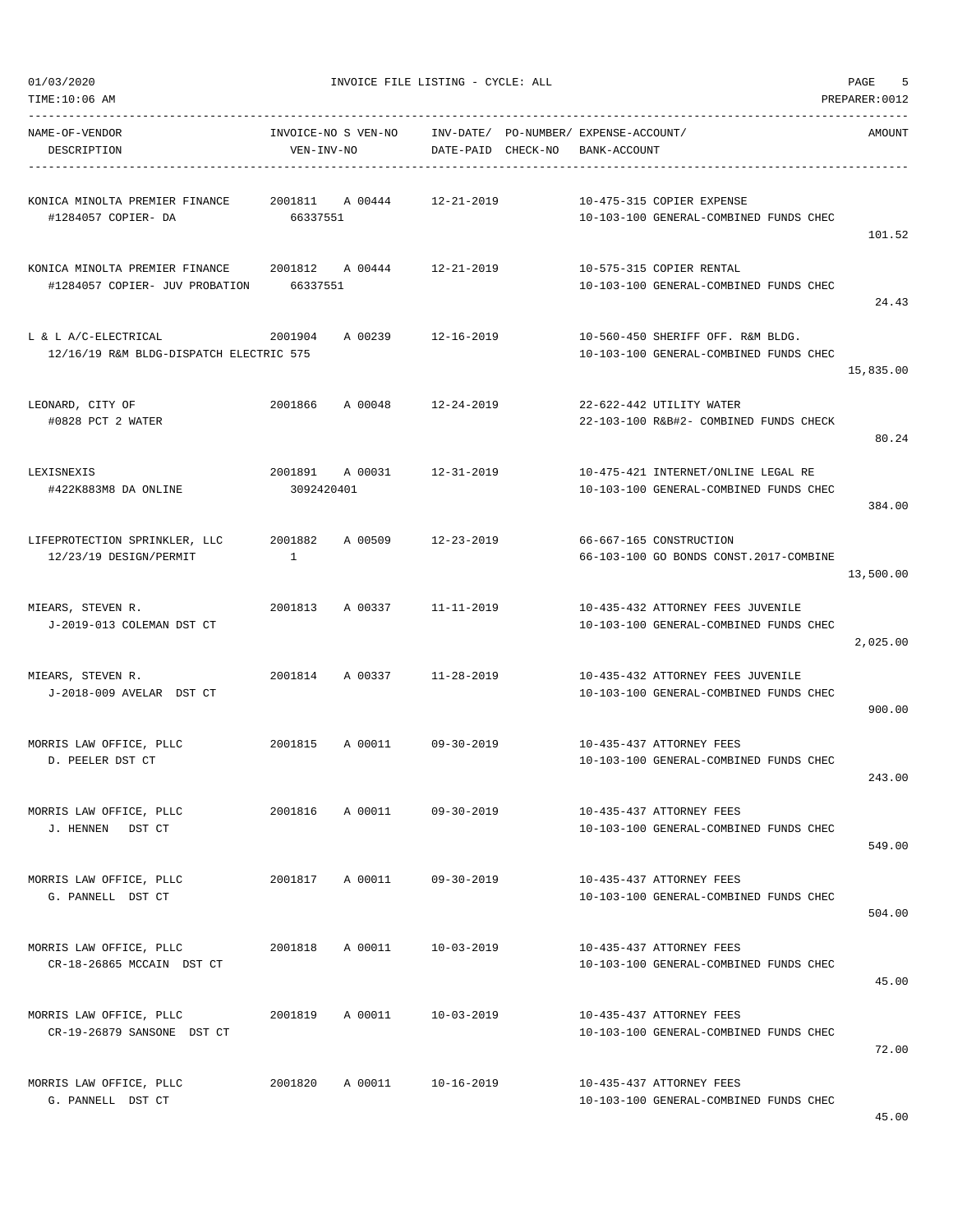| NAME-OF-VENDOR<br>DESCRIPTION                            | INVOICE-NO S VEN-NO<br>VEN-INV-NO |         | DATE-PAID CHECK-NO | INV-DATE/ PO-NUMBER/ EXPENSE-ACCOUNT/ | BANK-ACCOUNT |                                                                                                       | AMOUNT    |
|----------------------------------------------------------|-----------------------------------|---------|--------------------|---------------------------------------|--------------|-------------------------------------------------------------------------------------------------------|-----------|
| MORRIS LAW OFFICE, PLLC<br>CR-19-27153-1 MANIS DST CT    | 2001821                           | A 00011 | 10-18-2019         |                                       |              | 10-435-437 ATTORNEY FEES<br>10-103-100 GENERAL-COMBINED FUNDS CHEC                                    | 153.00    |
| MORRIS LAW OFFICE, PLLC<br>CR-19-27073 BUDJENSKA DST CT  | 2001822                           | A 00011 | 10-02-2019         |                                       |              | 10-435-437 ATTORNEY FEES<br>10-103-100 GENERAL-COMBINED FUNDS CHEC                                    | 144.00    |
| MORRIS LAW OFFICE, PLLC<br>CR-19-27145 TODD DST CT       | 2001823                           | A 00011 | 10-10-2019         |                                       |              | 10-435-437 ATTORNEY FEES<br>10-103-100 GENERAL-COMBINED FUNDS CHEC                                    | 72.00     |
| MORRIS LAW OFFICE, PLLC<br>CR-19-27058 BRIDENTHAL DST CT | 2001824                           | A 00011 | 10-02-2019         |                                       |              | 10-435-437 ATTORNEY FEES<br>10-103-100 GENERAL-COMBINED FUNDS CHEC                                    | 72.00     |
| MORRIS LAW OFFICE, PLLC<br>CR-19-27057 MARTIN DST CT     | 2001825                           | A 00011 | 10-03-2019         |                                       |              | 10-435-437 ATTORNEY FEES<br>10-103-100 GENERAL-COMBINED FUNDS CHEC                                    | 45.00     |
| NEOPOST USA INC<br>#01048811 POSTAGE LEASE               | 2001826<br>N8083580               | A 00782 | $01 - 02 - 2020$   |                                       |              | 10-510-311 POSTAL EXPENSE<br>10-103-100 GENERAL-COMBINED FUNDS CHEC                                   | 165.26    |
| NEOPOST USA INC<br>#01048811 POSTAGE LEASE               | 2001827 A 00782<br>N8083581       |         | $01 - 02 - 2020$   |                                       |              | 10-513-311 SOUTH ANNEX POSTAGE<br>10-103-100 GENERAL-COMBINED FUNDS CHEC                              | 77.75     |
| OFFICE DEPOT<br>#29023460 Office Supplies                | 2001828 A 00216<br>417212678001   |         |                    |                                       |              | 12-17-2019 2020000119 10-435-310 OFFICE SUPPLIES<br>10-103-100 GENERAL-COMBINED FUNDS CHEC            | 52.08     |
| OFFICE DEPOT<br>#29023460 Jury Supplies                  | 2001829<br>417212678001           |         |                    |                                       |              | A 00216 12-17-2019 2020000119 10-425-314 PETIT JURY EXPENSE<br>10-103-100 GENERAL-COMBINED FUNDS CHEC | 37.65     |
| OFFICE DEPOT<br>#29023460 STIR STICKS                    | 2001830<br>41713858001            | A 00216 |                    |                                       |              | 12-17-2019 2020000119 10-425-314 PETIT JURY EXPENSE<br>10-103-100 GENERAL-COMBINED FUNDS CHEC         | 3.99      |
| OFFICE DEPOT<br>#29023460 BLUE CERTIFICATES              | 2001831<br>417213857001           | A 00216 |                    |                                       |              | 12-17-2019 2020000119 10-425-314 PETIT JURY EXPENSE<br>10-103-100 GENERAL-COMBINED FUNDS CHEC         | 28.58     |
| P SQUARED EMULSION PLANTS<br>12/12/19 ASPHALT EMULSIONS  | 2001873<br>19502                  | A 00752 | 12-12-2019         |                                       |              | 24-624-344 R & B MAT. ASPHALT/RD OIL<br>24-103-100 R&B#4- COMBINED FUNDS CHECK                        | 14,207.98 |
| PARKER TIRE<br>12/10/19 R&M TIRE                         | 2001861<br>11614                  | A 00006 | $12 - 10 - 2019$   |                                       |              | 21-621-459 R & M MACH. TIRES & TUBES<br>21-103-100 R&B#1-COMBINED FUNDS CHECKI                        | 12.00     |
| PARKER TIRE<br>12/20/19 R&M TIRE-JKSTEEL 16PLY           | 2001862<br>11646                  | A 00006 | $12 - 20 - 2019$   |                                       |              | 21-621-459 R & M MACH. TIRES & TUBES<br>21-103-100 R&B#1-COMBINED FUNDS CHECKI                        |           |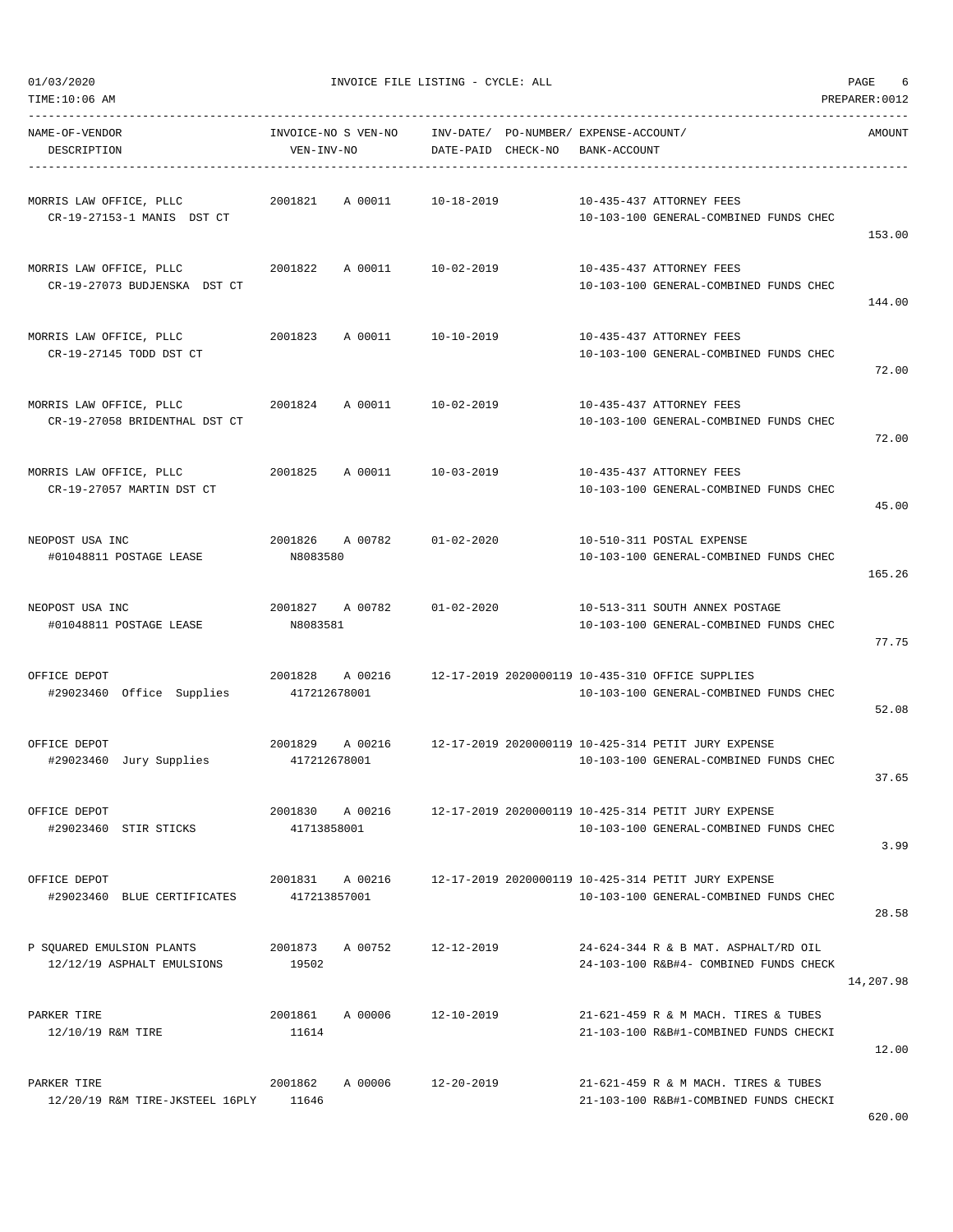| TIME:10:06 AM                                                    |                                   |                              |                                 |                                             |                                                                                                        | PREPARER: 0012 |
|------------------------------------------------------------------|-----------------------------------|------------------------------|---------------------------------|---------------------------------------------|--------------------------------------------------------------------------------------------------------|----------------|
| NAME-OF-VENDOR<br>DESCRIPTION                                    | INVOICE-NO S VEN-NO<br>VEN-INV-NO |                              | INV-DATE/<br>DATE-PAID CHECK-NO | PO-NUMBER/ EXPENSE-ACCOUNT/<br>BANK-ACCOUNT |                                                                                                        | AMOUNT         |
| PARKER TIRE<br>12/16/19 R&M TIRE                                 | 2001872<br>11631                  | A 00006                      | $12 - 16 - 2019$                |                                             | 24-624-459 R & M MACH. TIRES & TUBES<br>24-103-100 R&B#4- COMBINED FUNDS CHECK                         | 100.00         |
| PERKINS, J. DANIEL<br>FA-19-44281 HUNT DST CT                    | 2001832                           | A 00589                      | $12 - 20 - 2019$                |                                             | 10-435-436 ATTORNEY FEES- CPS CASES<br>10-103-100 GENERAL-COMBINED FUNDS CHEC                          | 323.00         |
| PERKINS, J. DANIEL<br>FA-19-44522 RIVERA DST CT                  | 2001833                           | A 00589                      | $12 - 30 - 2019$                |                                             | 10-435-436 ATTORNEY FEES- CPS CASES<br>10-103-100 GENERAL-COMBINED FUNDS CHEC                          | 272.00         |
| PERKINS, J. DANIEL<br>FA-15-42456 JEG/ARG/PN DST CT              | 2001834                           | A 00589                      | $12 - 20 - 2019$                |                                             | 10-435-436 ATTORNEY FEES- CPS CASES<br>10-103-100 GENERAL-COMBINED FUNDS CHEC                          | 442.00         |
| PERKINS, J. DANIEL<br>FA-19-44272 ROUNDTREE DST CT               | 2001835                           | A 00589                      | $12 - 20 - 2019$                |                                             | 10-435-436 ATTORNEY FEES- CPS CASES<br>10-103-100 GENERAL-COMBINED FUNDS CHEC                          | 297.50         |
| PERKINS, J. DANIEL<br>FA-19-44033 JULEFF DST CT                  | 2001836                           | A 00589                      | $12 - 20 - 2019$                |                                             | 10-435-436 ATTORNEY FEES- CPS CASES<br>10-103-100 GENERAL-COMBINED FUNDS CHEC                          | 178.50         |
| PERKINS, J. DANIEL<br>FA-19-44487 ANDERTON DST CT                | 2001837                           | A 00589                      | 12-19-2019                      |                                             | 10-435-436 ATTORNEY FEES- CPS CASES<br>10-103-100 GENERAL-COMBINED FUNDS CHEC                          | 297.50         |
| PERKINS, J. DANIEL<br>FA-19-44386 JACKSON DST CT                 | 2001838                           | A 00589                      | $12 - 06 - 2019$                |                                             | 10-435-436 ATTORNEY FEES- CPS CASES<br>10-103-100 GENERAL-COMBINED FUNDS CHEC                          | 807.50         |
| PERSONALIZED PRINTING<br>10/10/19 Appointment Cards              | 2001839<br>104544                 | A 00826                      |                                 |                                             | 10-10-2019 2020000130 10-573-310 OFFICE SUPPLIES<br>10-103-100 GENERAL-COMBINED FUNDS CHEC             | 30.00          |
| <b>OUILL CORPORATION</b><br>#2299500 Record book                 | 2001840<br>2890744                | A 00336                      |                                 |                                             | 11-22-2019 2020000096 10-475-310 OFFICE SUPPLIES<br>10-103-100 GENERAL-COMBINED FUNDS CHEC             | 36.99          |
| QUILL CORPORATION<br>#2299500 FINGER PADS                        | 2001841 A 00336<br>2883838        |                              |                                 |                                             | 11-22-2019 2020000096 10-475-310 OFFICE SUPPLIES<br>10-103-100 GENERAL-COMBINED FUNDS CHEC             | 3.69           |
| REINERT PAPER & CHEMICAL CENTER<br>#FANNI100 Paper Towels        | 2001869<br>404248                 | A 00478                      |                                 |                                             | 12-31-2019 2020000126 23-623-340 SHOP SUPPLIES<br>23-103-100 R&B#3-COMBINED FUNDS CHECKI               | 47.26          |
| RELIABLE CHEVROLET<br>12/9/19 Chev Silverado (with Upfit) 353878 | 2001886                           | A                            |                                 |                                             | 09-30-2019 2019000493 84-560-575 PURCHASE AUTOS, BOATS, ATV'<br>84-103-100 BOIS D'ARC-COMBINED FUNDS C | 47,293.57      |
| RELIANT<br>#6 730 596-1 WINDOM ELECTRIC                          | 2001842                           | A 00289<br>117 006 830 186 0 | 12-23-2019                      |                                             | 10-515-440 UTILITIES ELECTRICITY<br>10-103-100 GENERAL-COMBINED FUNDS CHEC                             |                |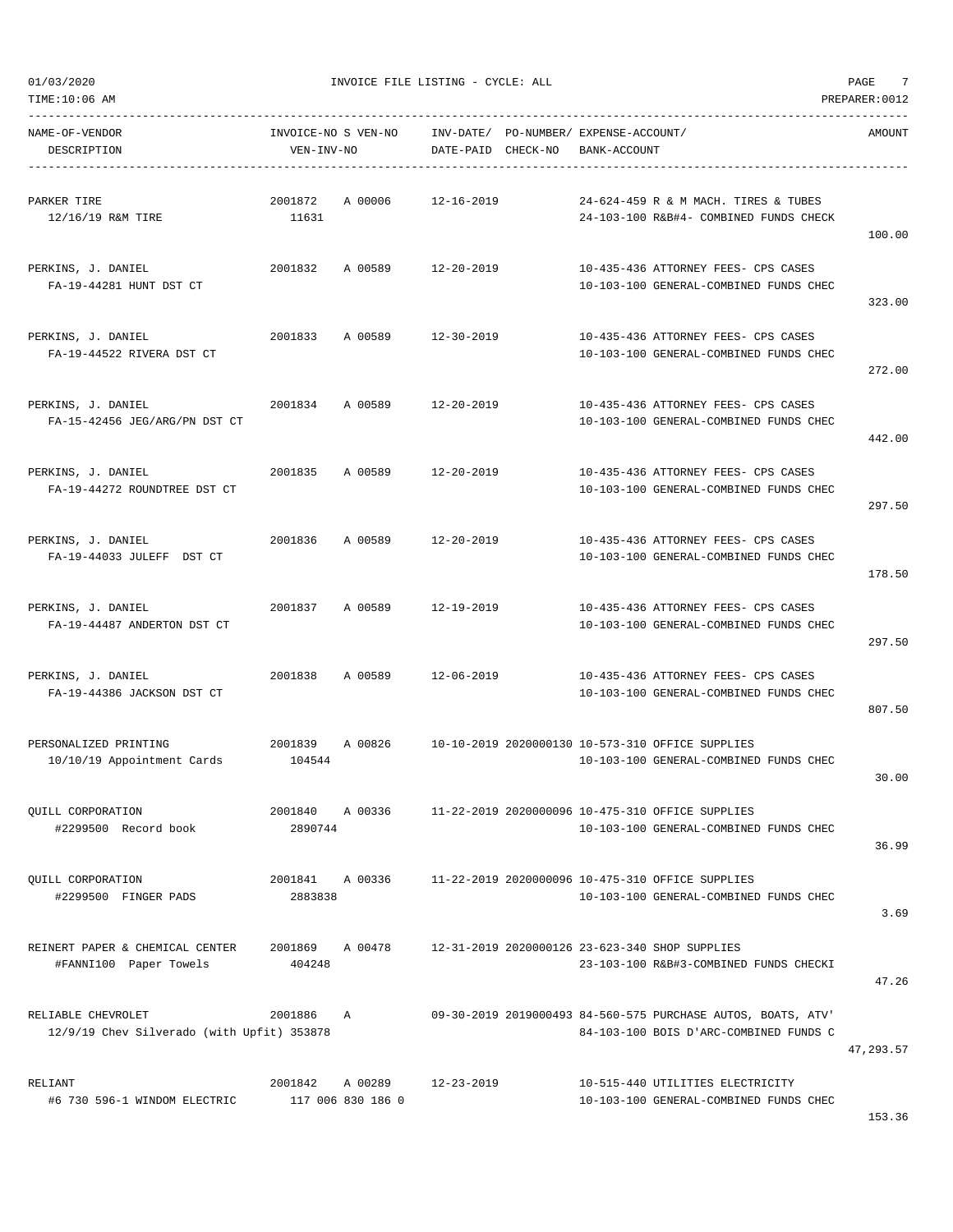| TIME:10:06 AM                                                    |                                         |                                    |                                                                                       | PREPARER: 0012 |
|------------------------------------------------------------------|-----------------------------------------|------------------------------------|---------------------------------------------------------------------------------------|----------------|
| NAME-OF-VENDOR<br>DESCRIPTION                                    | INVOICE-NO S VEN-NO<br>VEN-INV-NO       | INV-DATE/<br>DATE-PAID<br>CHECK-NO | PO-NUMBER/ EXPENSE-ACCOUNT/<br>BANK-ACCOUNT                                           | AMOUNT         |
| RELIANT<br>#6 878 909-8 WINDOM GDLIGH ELECTRIC 115 007 040 284 9 | 2001843<br>A 00289                      | $12 - 23 - 2019$                   | 10-515-440 UTILITIES ELECTRICITY<br>10-103-100 GENERAL-COMBINED FUNDS CHEC            | 26.84          |
| RELIANT<br>#9 599 777-1 AGRILIFE ELECTRIC                        | 2001844<br>A 00289<br>112 011 037 497 7 | 12-20-2019                         | 10-516-440 UTILITIES ELECTRICITY<br>10-103-100 GENERAL-COMBINED FUNDS CHEC            | 558.52         |
| RELIANT<br>#15 119 264-8 TURNER ELECTRIC                         | 2001845<br>A 00289<br>118 006 788 250 5 | 12-20-2019                         | 10-518-440 UTILITIES ELECTRICITY<br>10-103-100 GENERAL-COMBINED FUNDS CHEC            | 462.76         |
| RELIANT<br>#2 533 980-5 CH ELECTRIC                              | 2001846<br>A 00289<br>111 027 274 761 5 | $12 - 20 - 2019$                   | 10-510-440 UTILITIES ELECTRICITY<br>10-103-100 GENERAL-COMBINED FUNDS CHEC            | 130.95         |
| RELIANT<br>#2 533 981-3 TDHS ELECTRIC                            | 2001847 A 00289<br>111 027 274 762 3    | 12-20-2019                         | 10-640-440 UTILITIES ELECTRICITY<br>10-103-100 GENERAL-COMBINED FUNDS CHEC            | 519.86         |
| RELIANT<br>#2 533 982-1 CO BLDG ELECTRIC                         | 2001848<br>A 00289<br>111 027 274 763 1 | 12-20-2019                         | 10-511-440 UTILITIES ELECTRICITY<br>10-103-100 GENERAL-COMBINED FUNDS CHEC            | 306.81         |
| RELIANT<br>#7 358 371-8 PCT 4 ELECTRIC                           | 2001874<br>A 00289<br>111 027 274 813 4 | $12 - 20 - 2019$                   | 24-624-440 UTILITY ELECTRICITY<br>24-103-100 R&B#4- COMBINED FUNDS CHECK              | 217.96         |
| RELIANT<br>#12 434 984-6 RECRD3/FM273 ELECTRIC 304 000 547 662 0 | 2001875<br>A 00289                      | 12-20-2019                         | 24-624-440 UTILITY ELECTRICITY<br>24-103-100 R&B#4- COMBINED FUNDS CHECK              | 20.29          |
| RELIANT<br>#12 434 985-3 1369 HWY56 ELECTRIC 304 000 547 663 8   | 2001876<br>A 00289                      | 12-20-2019                         | 24-624-440 UTILITY ELECTRICITY<br>24-103-100 R&B#4- COMBINED FUNDS CHECK              | 69.95          |
| SANITATION SOLUTIONS, INC.<br>#194746 PCT 1 TRASH                | 2001863<br>A 00349<br>9CP00600          | $12 - 25 - 2019$                   | 21-621-443 TRASH DUMPSTER PICKUP<br>21-103-100 R&B#1-COMBINED FUNDS CHECKI            | 82.32          |
| SANITATION SOLUTIONS, INC.<br>#194564 PCT 3 TRASH                | A 00349<br>2001870<br>9CP00601          | $12 - 25 - 2019$                   | 23-623-443 TRASH DUMPSTER PICKUP<br>23-103-100 R&B#3-COMBINED FUNDS CHECKI            | 82.32          |
| SANITATION SOLUTIONS, INC.<br>#194552 PCT 3 DEBRIS REMOVAL       | 2001901 A 00349<br>9BX20501             | $11 - 30 - 2019$                   | 23-623-350 DEBRIS REMOVAL<br>23-103-100 R&B#3-COMBINED FUNDS CHECKI                   | 387.45         |
| SANITATION SOLUTIONS, INC.<br>#116485 PCT 4 TRASH                | 2001902<br>A 00349<br>9CX02802          | $12 - 31 - 2019$                   | 24-624-443 TRASH PICKUP<br>24-103-100 R&B#4- COMBINED FUNDS CHECK                     | 363.20         |
| SHI GOVERNMENT SOLUTIONS, INC.<br>#3001172 Docking Station       | 2001852<br>A 00494<br>GB00352731        |                                    | 12-20-2019 2020000121 10-435-574 TECHNOLOGY<br>10-103-100 GENERAL-COMBINED FUNDS CHEC |                |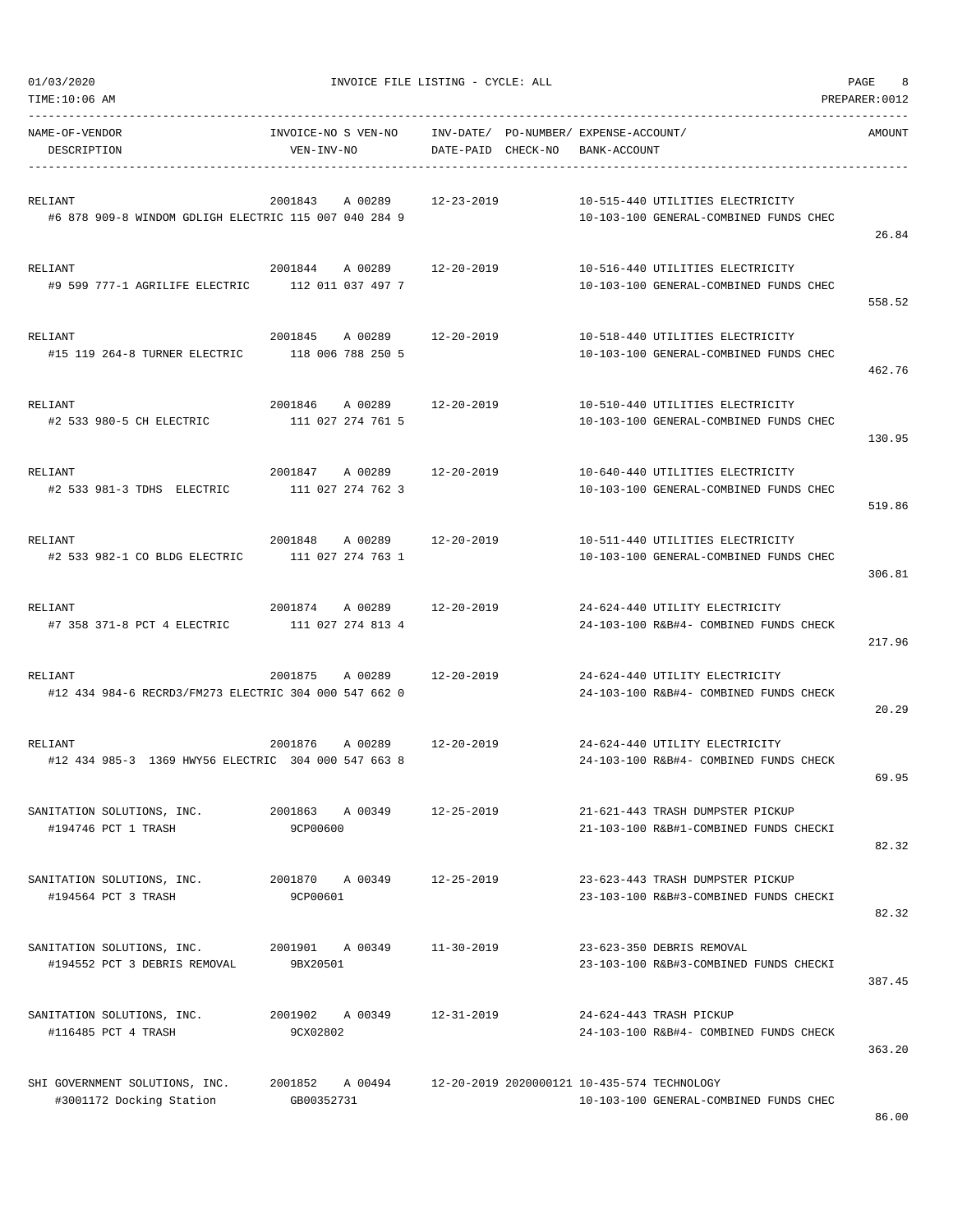| NAME-OF-VENDOR<br>DESCRIPTION                                                       | INVOICE-NO S VEN-NO<br>VEN-INV-NO |         | DATE-PAID CHECK-NO                             | INV-DATE/ PO-NUMBER/ EXPENSE-ACCOUNT/<br>BANK-ACCOUNT |                                                                               | AMOUNT    |
|-------------------------------------------------------------------------------------|-----------------------------------|---------|------------------------------------------------|-------------------------------------------------------|-------------------------------------------------------------------------------|-----------|
| SOLOMON, AMANDA<br>FA-19-44512 TURNER DST CT                                        | 2001849                           | A 00801 | 12-18-2019                                     |                                                       | 10-435-436 ATTORNEY FEES- CPS CASES<br>10-103-100 GENERAL-COMBINED FUNDS CHEC | 2,128.00  |
| SOLOMON, AMANDA<br>FA-19-44512 TURNER DST CT                                        | 2001850                           |         | A 00801 12-30-2019                             |                                                       | 10-435-436 ATTORNEY FEES- CPS CASES<br>10-103-100 GENERAL-COMBINED FUNDS CHEC | 532.00    |
| SOLOMON, AMANDA<br>FA-18-43874 PEREZ/AGUILAR DST CT                                 | 2001851                           | A 00801 | 12-18-2019                                     |                                                       | 10-435-436 ATTORNEY FEES- CPS CASES<br>10-103-100 GENERAL-COMBINED FUNDS CHEC | 684.00    |
| SPARKLIGHT<br>#121459531 IHC INTERNET                                               |                                   |         | 2001853 A 00707 12-27-2019                     | 10-645-441 DSL LINE                                   | 10-103-100 GENERAL-COMBINED FUNDS CHEC                                        | 78.94     |
| SUSTAINABLE PAVEMENT TECHNOLOGIES L 2001867 A 00450<br>11/30/19 PCT 2 ROCK & GRAVEL | 35183                             |         | $11 - 30 - 2019$                               |                                                       | 22-622-341 R & B MAT. ROCK & GRAVEL<br>22-103-100 R&B#2- COMBINED FUNDS CHECK | 13,242.46 |
| SUSTAINABLE PAVEMENT TECHNOLOGIES L 2001883<br>11/30/19 ROCK & GRAVEL               | 35182                             |         | A 00450 11-30-2019                             |                                                       | 78-628-341 R & B MAT. ROCK & GRAVEL<br>78-103-100 RAW WATER PIPELINE-COMB.FUN | 26,914.14 |
| SUSTAINABLE PAVEMENT TECHNOLOGIES L 2001884<br>11/30/19 ROCK & GRAVEL               | 35184                             | A 00450 | 11-30-2019                                     |                                                       | 83-624-341 R & B MAT. ROCK & GRAVEL<br>83-103-100 LAKE PCT 4-COMBINED FUNDS C | 4,260.52  |
| SUSTAINABLE PAVEMENT TECHNOLOGIES L 2001885<br>11/30/19 ROCK & GRAVEL               | 35182                             | A 00450 | 11-30-2019                                     |                                                       | 83-624-341 R & B MAT. ROCK & GRAVEL<br>83-103-100 LAKE PCT 4-COMBINED FUNDS C | 4,551.58  |
| TDCAA NOW TRUST FUND<br>9/6/19 5 Criminal Law Books                                 | 2001908<br>50116                  |         | A 00098 09-06-2019 2019000513 10-475-590 BOOKS |                                                       | 10-103-100 GENERAL-COMBINED FUNDS CHEC                                        | 565.00    |
| TEXAS ASSOC OF ELECTIONS ADMIN<br>2020 DUES T. BIGGAR                               | 2001905                           | А       | $01 - 02 - 2020$                               | 10-404-481 DUES                                       | 10-103-100 GENERAL-COMBINED FUNDS CHEC                                        | 100.00    |
| TEXAS ASSOC OF ELECTIONS ADMIN<br>2020 DUES D. PARHAM                               | 2001906                           | Α       | $01 - 02 - 2020$                               | 10-404-481 DUES                                       | 10-103-100 GENERAL-COMBINED FUNDS CHEC                                        | 100.00    |
| TEXAS ASSOC OF ELECTIONS ADMIN<br>2020 DUES J. RESSLER                              | 2001907                           | Α       | $01 - 02 - 2020$                               | 10-404-481 DUES                                       | 10-103-100 GENERAL-COMBINED FUNDS CHEC                                        | 100.00    |
| TEXAS ASSOCIATION OF COUNTIES<br>#240593/240593 K SMITH DUES                        | 2001854                           | A 00298 | $01 - 01 - 2020$                               | 10-456-481 DUES                                       | 10-103-100 GENERAL-COMBINED FUNDS CHEC                                        | 35.00     |
| TEXAS ASSOCIATION OF COUNTIES<br>#196675-196675 B CLEMONS DUES                      | 2001855                           | A 00298 | $01 - 01 - 2020$                               | 10-456-481 DUES                                       | 10-103-100 GENERAL-COMBINED FUNDS CHEC                                        |           |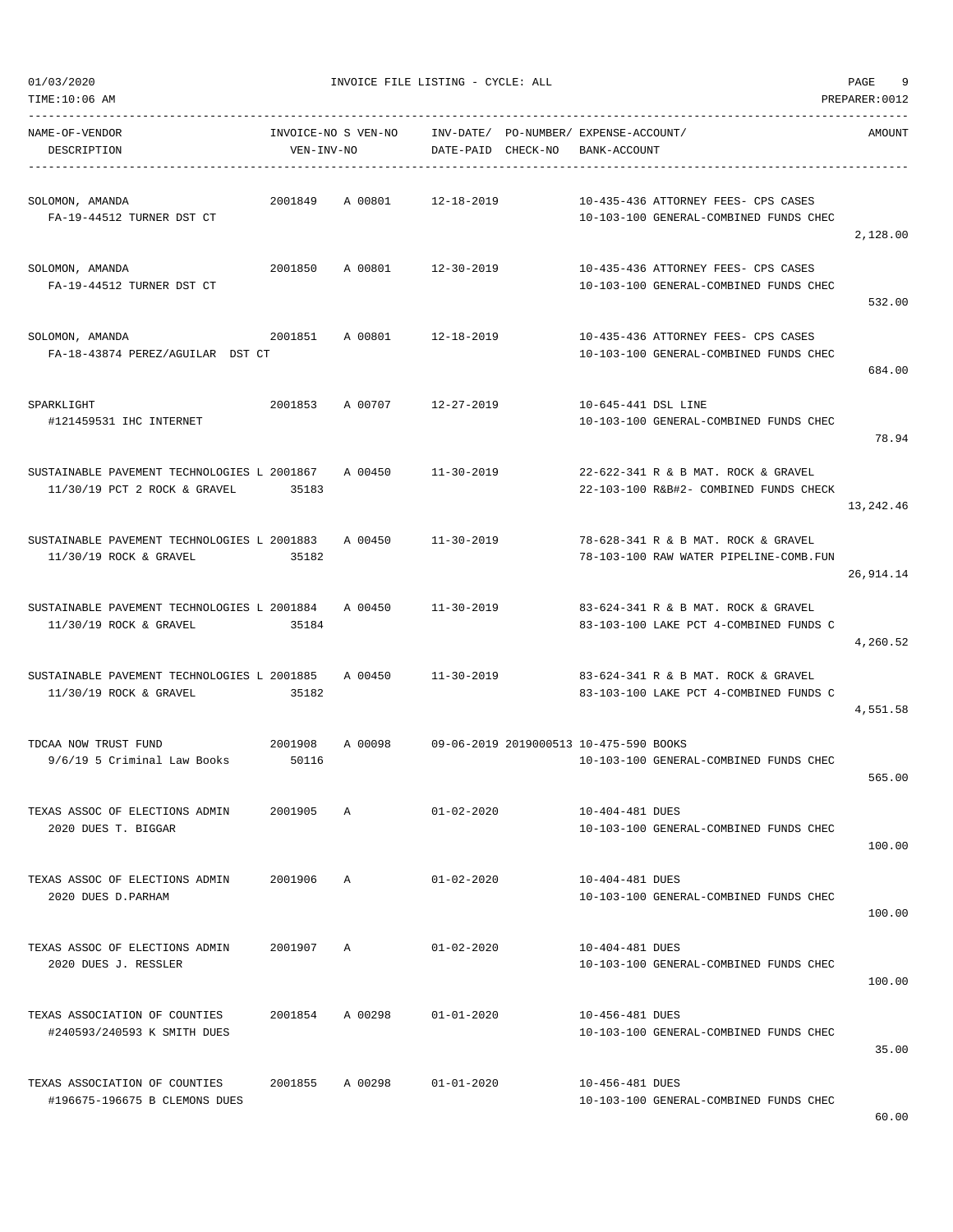| TIME:10:06 AM                                                                                      |                   |                            |                  |                                                                                              | PREPARER: 0012 |
|----------------------------------------------------------------------------------------------------|-------------------|----------------------------|------------------|----------------------------------------------------------------------------------------------|----------------|
| NAME-OF-VENDOR<br>DESCRIPTION                                                                      | VEN-INV-NO        |                            |                  | INVOICE-NO S VEN-NO INV-DATE/ PO-NUMBER/ EXPENSE-ACCOUNT/<br>DATE-PAID CHECK-NO BANK-ACCOUNT | AMOUNT         |
| TEXAS COMMISSION ON ENVIRONMETAL QU 2001856     A 00511       12-16-2019<br>#0620074 12/31/19 FEES |                   |                            |                  | 10-409-590 TCEQ PERMITS ENVIRONMENTAL<br>10-103-100 GENERAL-COMBINED FUNDS CHEC              | 780.00         |
| TEXHOMA LIMESTONE, INC. 2001877 A 00265 12-17-2019<br>12/17/19 ROCK & GRAVEL-HAULING 7707          |                   |                            |                  | 21-621-341 R & B MAT. ROCK & GRAVEL<br>21-103-100 R&B#1-COMBINED FUNDS CHECKI                | 2,659.45       |
| TEXHOMA LIMESTONE, INC.<br>12/17/19 ROCK & GRAVEL-HAULING                                          | 2001878<br>7708   | A 00265 12-17-2019         |                  | 24-624-341 R & B MAT. ROCK & GRAVEL<br>24-103-100 R&B#4- COMBINED FUNDS CHECK                | 3,771.66       |
| TEXHOMA LIMESTONE, INC.<br>12/24/19 ROCK & GRAVEL-HAULING                                          | 2001879<br>7721   | A 00265 12-24-2019         |                  | 24-624-341 R & B MAT. ROCK & GRAVEL<br>24-103-100 R&B#4- COMBINED FUNDS CHECK                | 2,702.70       |
| TOPLINE HYDRAULICS INC<br>2001880<br>12/17/19 R&M PARTS-CYLINDER                                   | 2024              | A 00456 12-17-2019         |                  | 24-624-458 R & M MACHINERY PARTS<br>24-103-100 R&B#4- COMBINED FUNDS CHECK                   | 677.23         |
| US POSTAL SERVICE<br>#08007349 POSTAGE-CH                                                          | 2001858 A         |                            | 12-31-2019       | 10-510-311 POSTAL EXPENSE<br>10-103-100 GENERAL-COMBINED FUNDS CHEC                          | 4,000.00       |
| WALMART COMMUNITY<br>#6097 6520 0005 1556 JANITOR SUPPLY                                           |                   | 2001859 A 00418 12-16-2019 |                  | 10-513-332 JANITOR SUPPLIES<br>10-103-100 GENERAL-COMBINED FUNDS CHEC                        | 69.46          |
| WALMART COMMUNITY<br>2001860<br>#6097 6520 0005 1556 JANITOR SUPPLY                                |                   | A 00418 12-16-2019         |                  | 10-511-332 JANITOR SUPPLIES<br>10-103-100 GENERAL-COMBINED FUNDS CHEC                        | 87.85          |
| WEX BANK<br>#0496-00-276542-8 AUTO GAS                                                             |                   | 2001892 A 00104 01-01-2020 |                  | 10-560-330 AUTO EXPENSE GAS & OIL<br>10-103-100 GENERAL-COMBINED FUNDS CHEC                  | 59.72          |
| WEX BANK<br>#0496-00-276542-8 TRANSPORT                                                            | 2001893           | A 00104                    | $01 - 01 - 2020$ | 10-560-428 PRISONER TRANSPORT<br>10-103-100 GENERAL-COMBINED FUNDS CHEC                      | 314.50         |
| WHITE SHED WATER SUPPLY CORP.<br>#856 LAKE FANNIN WATER                                            |                   | 2001903 A 00447            | 12-30-2019       | 85-520-442 UTILITIES WATER<br>85-103-100 LAKE FANNIN-COMBINED FUNDS                          | 27.92          |
| WRIGHT RADIATORS<br>12/17/19 R&M PARTS                                                             | 2001864<br>276653 | Α                          | $12 - 17 - 2019$ | 21-621-458 R & M MACHINERY PARTS<br>21-103-100 R&B#1-COMBINED FUNDS CHECKI                   |                |